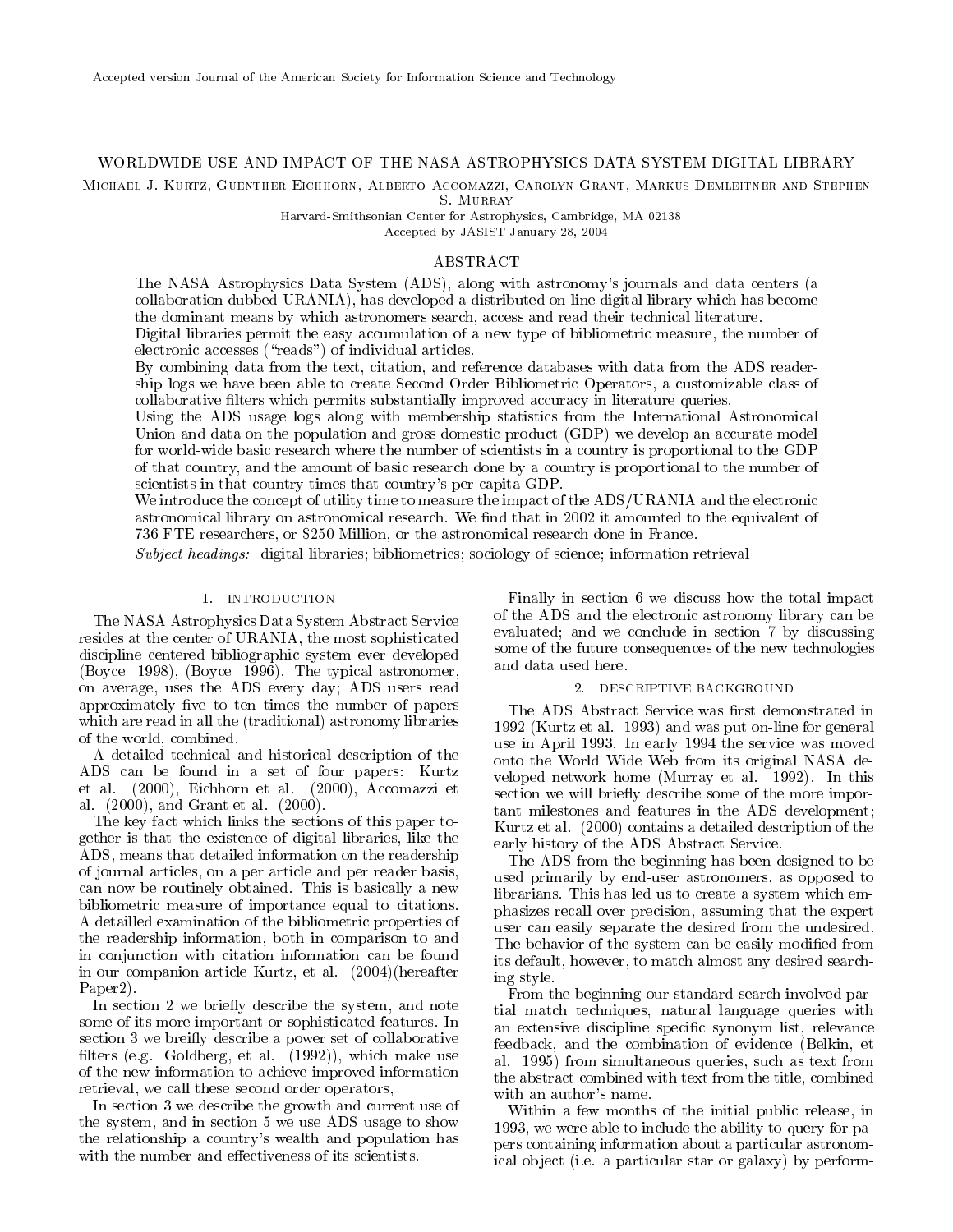ing simultaneous joint queries with the SIMBAD data base (Wenger et al. 2000), operated by the CDS (Centre des donnees astronomique de Strasbourg) in France. We believe this is the first time the internet was used to permit routine joint transatlantic queries of this sort. This collaboration continues, and forms the core of URANIA (Kurtz et al. 2000).

Also, soon after moving to a web based system, we were able to make direct hyperlinks between the bibliographic entries and on-line versions of data tables from those articles from the journal  $Astronomy \& Astrophysics$ kept by the CDS in Strasbourg (Ochsenbein and Lequeux 1995). This capacity has grown so that now essentially every data table from every article in every ma jor journal of astronomy is available via these means.

Towards the end of 1994, the ADS began scanning (creating bi-tonal bitmapped images of ) recent issues of The Astrophysical Journal (Letters). With the collaboration of virtually every astronomy journal we now have electronic copies of nearly every astronomy research paper published in a journal during the last two hundred years, and with the collaboration of the Center for Astrophysics' Wolbach Library and the Harvard University Library (Corbin and Coletti 1995) we expect in the near future to have a nearly complete collection of the astronomy research literature going back two centuries. This collection has been called "Earth's Largest Free Full-Text" Science Archive" (Highwire 2001).

In July 1995, The Astrophysical Journal (Letters) published its first issue in HTML electronic format (Boyce 1995), (Dalterio et al. 1995); it was the first major scientic journal to be fully on-line. The reference sections of that first electronic issue had hyperlinks from the references to the corresponding entries in the ADS. This practice of linking from the electronic article references to the relevant sections of a bibliographic service has now become standard for electronic journals; now all astronomy journals, and several others, link to the ADS.

Also in 1995 the ADS made its first links between a bibliographic reference and the data which were used to do the research described in the article (Plante et al. 1996) . This practice has grown tremendously; more than 175,000 such links are now in the ADS, and the growth is becoming more rapid as part of the emerging Astronomical Virtual Observatory (Brunner et al. 2001), (Kurtz and Eichhorn 2001).  $\mathcal{L}$ 

In 1996, using data purchased from the Institute for Scientic Information (ISI) with funds provided by the American Astronomical Society (AAS) as part of the electronic Astrophysical Journal project, we provided links from the main article references to lists of the papers they referenced, and to the papers which cite them (Kurtz et al. 1996). With the cooperation of all the main journals of astronomy we have since greatly expanded this capability, by purchasing more data from ISI, by performing optical character recognition on the reference sections of scanned articles in our database, and by taking directly the references from electronic articles provided to us by the publishers (Demleitner et al. 1999). Currently there are more than 12,000,000 citing-cited article pairs in our database, and the number continues to grow.

In 1996, we began maintaining mirror sites around the world (Eichhorn et al. 1996); the first was hosted by the CDS in Strasbourg. Currently we have twelve mirrors in twelve countries on four continents.

In 2000, we added the ability to see articles which were the most read by people who read another article (i.e. people who read this article also read: :::, hereafter alsoread). Because ADS users read a substantial fraction of all astronomy articles (see sections 4 and 6) this feature provides an accurate sampling of the entire discipline.

#### 3. SECOND ORDER OPERATORS

In 1997, we began permitting some second order queries (Kurtz 1992) by allowing the result of a query to be the collated reference or citation lists of the articles returned by the query, rather than the articles themselves (Kurtz et al. 2000) . In 2001 we added the also-read lists to this capability, and created a new interface, both to make it more intuitive, and to improve its functionality. The resulting set of second order operators provides an extremely powerful basis for creating specialized collaborative filters (e.g. Goldberg, et al. (1992)). We believe many of these capabilities are unique to the ADS.

A full description of the second order operators will be published elsewhere (Kurtz et al. 2002); here we will give one example of their use, in order to demonstrate their power.

 $\mathcal{L}$  will be a summing that we are interested interested in the current state of knowledge in subfield X. We will further assume that we know enough about subfield  $X$ (by knowing an author's name, perhaps) to be able to find the abstract of at least one paper about subfield  $X$ .

We retrieve the abstract(s) using the ADS and use the "find similar abstracts" feature, modifying the query to return only articles published within the past year, we then retrieve a list of the recent papers with the most similar abstracts. This is a list of the most recent papers in subfield X based on similarity of text. We can now use the second order operators.

The people who have recently read the most recent papers on subfield X are people who are interested in subfield  $X$ ; the papers they read the most will be the  $\alpha$  currently most popular papers on subfield X. Clicking on the "get also-read lists" feature retrieves exactly those most popular articles on subfield X.

These papers are the most popular for a reason; presumedly they are informative papers concerning the current state of affairs of subfield X. The papers most referenced by these papers would be those currently most useful to subfield  $X$ ; clicking on the "get reference lists" feature gets this list of most useful (most cited by papers in subfield  $X$ ) articles.

Papers which cite a large number of these most useful articles are papers with extensive discussions of topics of interest to subfield  $X$ ; they are the most instructive articles about subfield X. Clicking on the "get citation lists" feature gets this list of most instructive articles. Figure 1 shows this list after following the above procedure starting with the abstract from the paper by Riess et al.  $(1998)$  "Observational Evidence from Supernovae for an Accelerating Universe and a Cosmological Constant." The score refers to the number of references in the previous list (of 500) which are also cited by these articles. For example, the top article in this list cited 96 of the papers from the previous list of most referenced papers; for three of the five papers shown more than half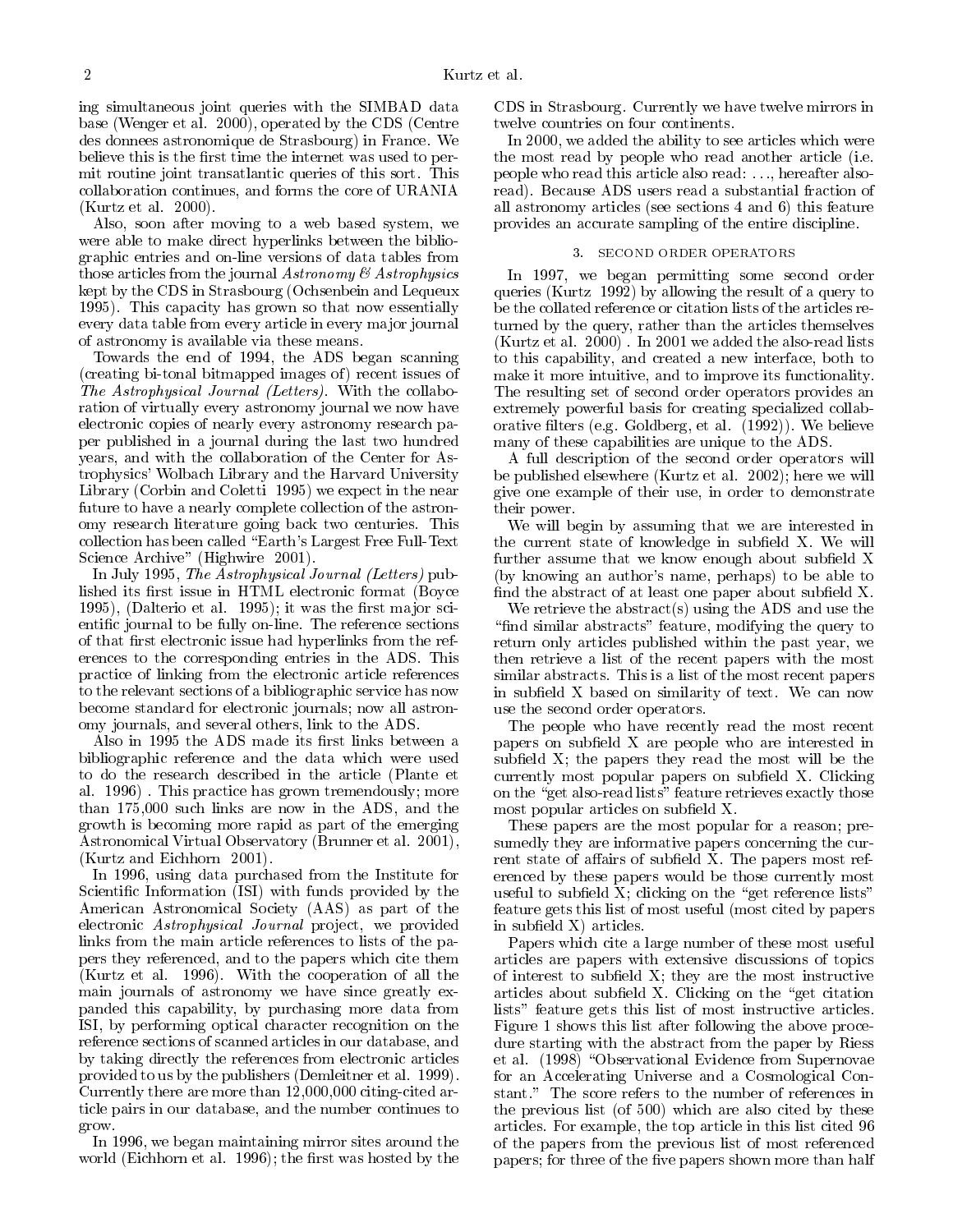| <b>NASA Autrophysics Data System (ADS)</b><br>Cliations from the Astronomy Detabane<br>This Elektor meabour in the silk! It WAF cheapons Frequencies in temployment company this Elegion battle<br>Rehisvasi 2000 admirests, nighting (diti number 3. Tubi number salinomed 20428, Total number of sitations 8020-0<br><b>BR-1+/N</b><br>185251881<br><b>Ball</b><br>Scott<br><b>Publicat</b><br><b>Rougan, Contine Issue</b><br><b>TEM</b><br><b>CONTRACTOR</b><br>A.L.L.<br><b>SLIPP</b><br>COTRET<br>E.E.T<br>$\equiv$<br>z<br><b>FALLISTS, AVENTS</b><br>current Subscribe (#Supporterior)<br>ALL<br><b>CONTRACTOR</b><br>DOMESTIC:<br>Gra. Hiller<br>EG.<br>u<br>Connected instrumes han Occasions of Type to Eugeneeae<br>Ladsunback / Eromic<br>1. THROUGHLAL BL. TTR<br>大丈・王<br>ALC JACKS<br><b>DOCTRINE</b><br>主見式<br>E.<br>Branch, David<br>Type 1h Superinsum and Refricklike Constant<br><b>COMMERCA DE PERIO</b><br><b>AT JUST</b><br><b>COUNTER</b><br>A L.E.<br><b>RESPUTE</b><br>٠<br>HARDWIS, PHOTOGRIE, TANINGUE, JERRIC,<br>Fulle IA Superious Economic Models<br><b>PLINE TATION A.C.C.</b><br>1200001-01-12<br>80.58<br>MO.<br>The Type U. Superious 199891 in Mid-and the Hubble-Constant<br>the Teachers, Germanist, Penerios,<br>Einstein, Estate P. Chalin, Paten-<br>Saderberg, AVGs 14. Maaril Luxan FIS.<br>HUTTIL JEWITT, BEITEL FAURIL<br>Barton, [Aradatt-1; Berling, Perry.<br>Breat, ArangerPL Caldwell Melaler<br>Callers, Malveri L. P. protessert, Thelia J.<br>Forend Daret M, Parve, Mched A,<br>Press Furnish J. Dranel P Investment<br>Indehi, Polait P.<br>Scentiguargos Josefron W. Valindates, Perio-<br>Warg, Disnip Tipec, Joseph M.<br>Reng Adam DJ, FROORRIG, Albret Y.C.<br>I Vietnos Motar, Mayan<br>Trafacts Floringer R. Printsportation: Carl 2011<br>Detel: Eve C.: Delive: Paintin;<br>JALION, TANKIA H. BAYNAN, PFINOTA<br>RIN, AISIE MASCHA, LAZIVOLAL<br>Coldwich, Alfrey D. Carsing Internation<br>Vessa, Niker 2. Letompa Burg | A Basico E come from come amount record to hall the come. |  |  | <b>EXT</b> Matchiner    |
|-------------------------------------------------------------------------------------------------------------------------------------------------------------------------------------------------------------------------------------------------------------------------------------------------------------------------------------------------------------------------------------------------------------------------------------------------------------------------------------------------------------------------------------------------------------------------------------------------------------------------------------------------------------------------------------------------------------------------------------------------------------------------------------------------------------------------------------------------------------------------------------------------------------------------------------------------------------------------------------------------------------------------------------------------------------------------------------------------------------------------------------------------------------------------------------------------------------------------------------------------------------------------------------------------------------------------------------------------------------------------------------------------------------------------------------------------------------------------------------------------------------------------------------------------------------------------------------------------------------------------------------------------------------------------------------------------------------------------------------------------------------------------------------------------------------------------------------------------------------------------------------------------------------------------------------------------------------------------------------------|-----------------------------------------------------------|--|--|-------------------------|
|                                                                                                                                                                                                                                                                                                                                                                                                                                                                                                                                                                                                                                                                                                                                                                                                                                                                                                                                                                                                                                                                                                                                                                                                                                                                                                                                                                                                                                                                                                                                                                                                                                                                                                                                                                                                                                                                                                                                                                                           |                                                           |  |  |                         |
|                                                                                                                                                                                                                                                                                                                                                                                                                                                                                                                                                                                                                                                                                                                                                                                                                                                                                                                                                                                                                                                                                                                                                                                                                                                                                                                                                                                                                                                                                                                                                                                                                                                                                                                                                                                                                                                                                                                                                                                           |                                                           |  |  |                         |
|                                                                                                                                                                                                                                                                                                                                                                                                                                                                                                                                                                                                                                                                                                                                                                                                                                                                                                                                                                                                                                                                                                                                                                                                                                                                                                                                                                                                                                                                                                                                                                                                                                                                                                                                                                                                                                                                                                                                                                                           |                                                           |  |  |                         |
|                                                                                                                                                                                                                                                                                                                                                                                                                                                                                                                                                                                                                                                                                                                                                                                                                                                                                                                                                                                                                                                                                                                                                                                                                                                                                                                                                                                                                                                                                                                                                                                                                                                                                                                                                                                                                                                                                                                                                                                           |                                                           |  |  |                         |
|                                                                                                                                                                                                                                                                                                                                                                                                                                                                                                                                                                                                                                                                                                                                                                                                                                                                                                                                                                                                                                                                                                                                                                                                                                                                                                                                                                                                                                                                                                                                                                                                                                                                                                                                                                                                                                                                                                                                                                                           |                                                           |  |  |                         |
|                                                                                                                                                                                                                                                                                                                                                                                                                                                                                                                                                                                                                                                                                                                                                                                                                                                                                                                                                                                                                                                                                                                                                                                                                                                                                                                                                                                                                                                                                                                                                                                                                                                                                                                                                                                                                                                                                                                                                                                           |                                                           |  |  |                         |
|                                                                                                                                                                                                                                                                                                                                                                                                                                                                                                                                                                                                                                                                                                                                                                                                                                                                                                                                                                                                                                                                                                                                                                                                                                                                                                                                                                                                                                                                                                                                                                                                                                                                                                                                                                                                                                                                                                                                                                                           |                                                           |  |  |                         |
|                                                                                                                                                                                                                                                                                                                                                                                                                                                                                                                                                                                                                                                                                                                                                                                                                                                                                                                                                                                                                                                                                                                                                                                                                                                                                                                                                                                                                                                                                                                                                                                                                                                                                                                                                                                                                                                                                                                                                                                           |                                                           |  |  |                         |
|                                                                                                                                                                                                                                                                                                                                                                                                                                                                                                                                                                                                                                                                                                                                                                                                                                                                                                                                                                                                                                                                                                                                                                                                                                                                                                                                                                                                                                                                                                                                                                                                                                                                                                                                                                                                                                                                                                                                                                                           |                                                           |  |  |                         |
|                                                                                                                                                                                                                                                                                                                                                                                                                                                                                                                                                                                                                                                                                                                                                                                                                                                                                                                                                                                                                                                                                                                                                                                                                                                                                                                                                                                                                                                                                                                                                                                                                                                                                                                                                                                                                                                                                                                                                                                           |                                                           |  |  |                         |
|                                                                                                                                                                                                                                                                                                                                                                                                                                                                                                                                                                                                                                                                                                                                                                                                                                                                                                                                                                                                                                                                                                                                                                                                                                                                                                                                                                                                                                                                                                                                                                                                                                                                                                                                                                                                                                                                                                                                                                                           |                                                           |  |  |                         |
|                                                                                                                                                                                                                                                                                                                                                                                                                                                                                                                                                                                                                                                                                                                                                                                                                                                                                                                                                                                                                                                                                                                                                                                                                                                                                                                                                                                                                                                                                                                                                                                                                                                                                                                                                                                                                                                                                                                                                                                           |                                                           |  |  |                         |
|                                                                                                                                                                                                                                                                                                                                                                                                                                                                                                                                                                                                                                                                                                                                                                                                                                                                                                                                                                                                                                                                                                                                                                                                                                                                                                                                                                                                                                                                                                                                                                                                                                                                                                                                                                                                                                                                                                                                                                                           |                                                           |  |  |                         |
|                                                                                                                                                                                                                                                                                                                                                                                                                                                                                                                                                                                                                                                                                                                                                                                                                                                                                                                                                                                                                                                                                                                                                                                                                                                                                                                                                                                                                                                                                                                                                                                                                                                                                                                                                                                                                                                                                                                                                                                           |                                                           |  |  |                         |
| of 1972. Hele class with it through this book.                                                                                                                                                                                                                                                                                                                                                                                                                                                                                                                                                                                                                                                                                                                                                                                                                                                                                                                                                                                                                                                                                                                                                                                                                                                                                                                                                                                                                                                                                                                                                                                                                                                                                                                                                                                                                                                                                                                                            | Savverence January Tigherida Brian P.L.                   |  |  | The same control of the |

FIG.  $1$ . - The "most instructive" papers list obtained by following the procedure described in the text, beginning with the abstract from Riess et al. (1998).

of all the papers in their reference lists were also in the previous list. All of the articles on the top of the list are review articles on exactly the original subject; the high quality of this list tends to validate each stage of the process.

Beginning with a minimum of knowledge (the ability to find a single article on the desired subject) we are quickly able to obtain lists of the most current, most popular, most useful, and most instructive articles about the desired sub ject. Given the ability to write a good query, or to edit the lists to include only the most relevant articles, one can obtain in-depth results for very narrow subject matters. Of course very many different ways of using these second order operators are possible.

While we believe our use of these second order operators is unique, there are some similar features in other systems. The "customers who bought this book also bought" feature of Amazon.com (Amazon 2002) and other on-line retailers is similar to using the "get also-read" feature on a single article. The "get related" records" feature of ISI's Web of Science (ISI 2002) is the same as running the "get citation lists" feature on the reference list from a single article.

#### 4. THE GROWTH OF THE ADS

The ADS went on-line in April 1993 using a wide area networking system created for NASA; in its ten months of existence usage approximately doubled. In February 1994, the ADS converted to the World Wide Web (Grant et al. 1994); usage went up by a factor of four within ve weeks. Since then use of the ADS has doubled about every two years. There are a number of different ways to measure ADS use, figure 2 shows the number of unique users per month. The dotted line shows a two-year doubling.

We caution that the number of unique users may be misleading. We track usage by the number of unique

Table 1. Use by Selected Institutions, August 2001

| Institution            |       | heavy users <sup>a</sup> AAS Members <sup>b</sup> unique reads <sup>c</sup> |        |
|------------------------|-------|-----------------------------------------------------------------------------|--------|
| Harvard-Smithsonian    | 236   | 250                                                                         | 8085   |
| Space Telescope        | 126   | 163                                                                         | 5271   |
| CalTech                | 173   | 196                                                                         | 5589   |
| Cornell                | 33    | 52                                                                          | 899    |
| European Southern Obs. | 385   | 18                                                                          | 11274  |
| Total worldwide        | 10532 | 6429                                                                        | 350404 |
|                        |       |                                                                             |        |

aUnique users who have read ten or more articles during the month

 $b$ AAS (2001)

cNumber of unique user-paper pairs



FIG. 2. The number of unique users of the ADS each month. The dotted line represents a 2 year doubling time.

"cookies"<sup>1</sup> which access the ADS, and by the number of unique  $IP<sup>2</sup>$  addresses. This leads to a number of unique users which may exceed the actual number of different people using the system; a person who logs in from work and from home would count twice, but any number of people using a library computer would count as one; also a person who used more than one of our dozen mirror sites would be counted more than once. The monthly usage for October 2001 was 51,960 users.

This number may be compared to 8,692 members of the International Astronomical Union (IAU) (IAU 2001), the largest organization of professional astronomers. There were 10,677 different authors listed in the papers published in 2001 by the seven ma jor astronomy journals, 5576 of these were listed as (co-)author on more than one paper. Independent of how many actual users the ADS has, we believe nearly every working astronomer uses the ADS very regularly.

Table 1 compares the number of unique users who read ten or more articles during August 2001 using the ADS

<sup>1</sup> A cookie is a unique identier which WWW providers (in this case ADS) assign to each user, and store on the user's computer using the browser.

<sup>2</sup> Each Machine on the internet has a unique IP (Internet Protocol) address.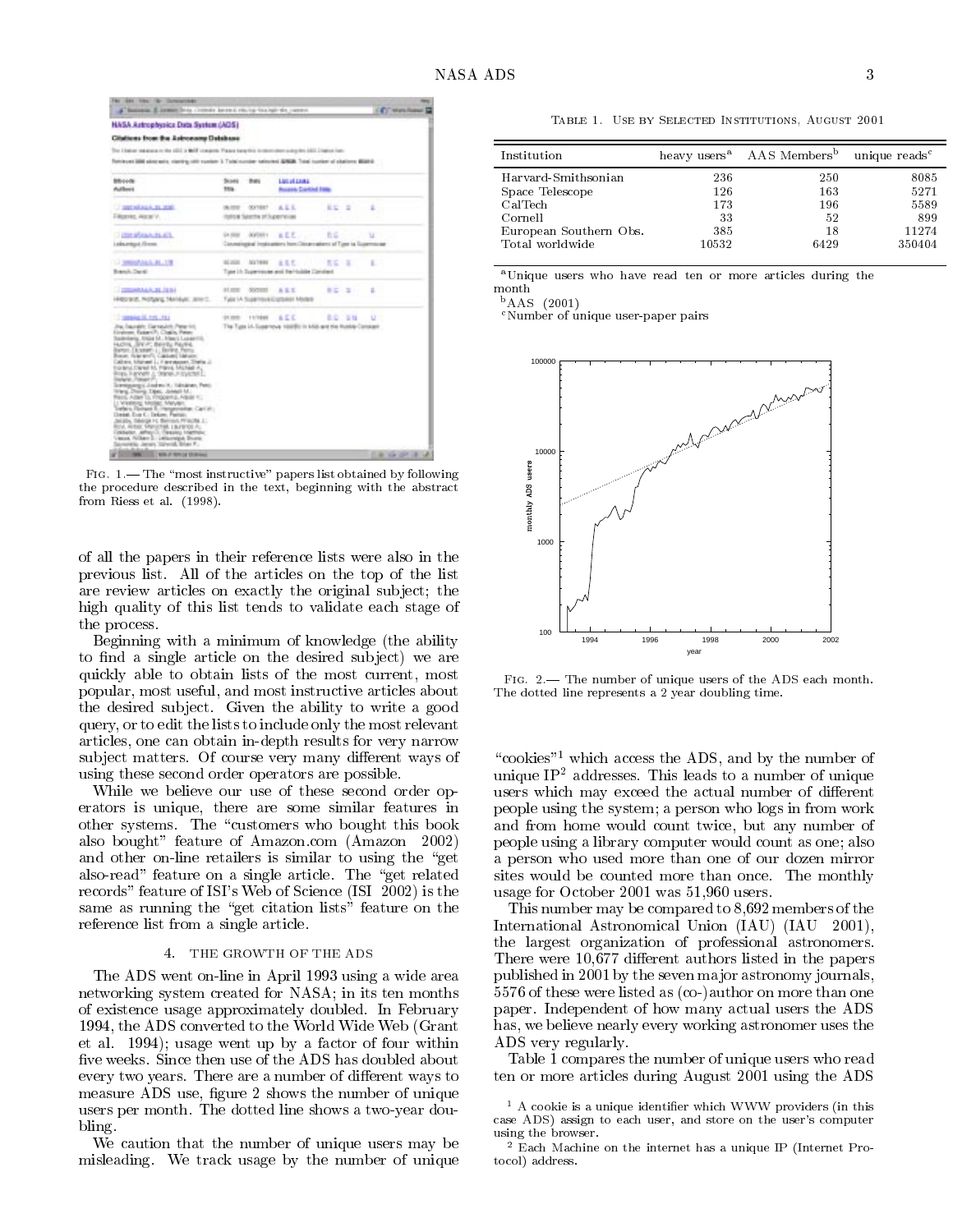to the number of members of the American Astronomical Society for some selected astronomical institutions. The number of AAS members is similar to the number of heavy ADS users for the US organizations; more than twice as many users are present at each institution, but they use the ADS less frequently, the heavy users account for about 85% of the total use of the system.

The number of unique reads represents the number of unique user-article pairs in a month, thus if a single user reads the same article twice, it only counts once. This is the most conservative estimate of number of articles read in the system. For heavy users the median number of articles read per month is 22, with very little change among various organizations or subgroups. This is the basis for our claim that the typical working astronomer, on average, uses the ADS every working day.

As the numbers for the European Southern Observatory, which is located near Munich, demonstrate, the use of the ADS is not limited to organizations within the United States. Three fifths of all ADS use comes from outside the United States; this will be explored in the next section.

Tenopir, et al. (2003) independently discuss the degree to which the ADS is used by astronomers.

#### 5. ADS AS INDICATOR OF THE WORLDWIDE RESEARCH EFFORT

Astronomy is a worldwide enterprise, and, as probably the least practically useful of all sciences, is perhaps the best indicator of how pure research is done internationally. (There is no such thing as "Applied Astronomy"). As the ADS use is overwhelmingly by astronomy researchers, a country by country comparison of ADS use can yield insights into the factors which influence the world's pure research.

#### 5.1. ADS use and GDP

Certainly one factor which in
uences the research done in a country is the wealth of that country. Figure 3 shows the ADS use per capita vs. the GDP (Gross Domestic Product) per capita. There is clearly a trend. The center line shows the relation where ADS use per capita is proportional to GDP per capita squared; the lines to each side are separated by a factor of  $\sqrt{2}$  in per capita GDP.

Taking ADS use as a proxy for basic research we obtain directly a simple relation for the amount of basic research done in a country:

$$
BasicResearch \propto (GDP)^2/Population \qquad (1)
$$

The ADS use is obtained by counting the number of entries in the query log (this is approximately twice the true number of requests to the system) made during the year 2000, and the GDP is by the purchase power parity method (CIA 2001). Most queries can be automatically resolved to the internet host address, but about 20% cannot; the IP addresses which do not resolve are systematically more frequently found in the less industrialized countries. We have resolved by hand (to the country level) all class B and class C IP subnets with more than 1,000 queries during the year 2000, this procedure only signicantly changed the data for two countries, Egypt and Morocco. By this process we can be certain that we have not missed any large group of astronomers (1,000



FIG. 3.- The per capita GDP of a country vs. the ADS use per million inhabitants in that country. The symbols are the ISO (International Standards Organization) symbols for each country.

queries or about two true requests per work day, twice the median use of the typical user(section 4), is a typical amount for a single very active user); we have not resolved about 10% of the queries, and can be certain that the results for some countries with low usage are systematically underestimated.

Comparing the GDP figures from the CIA (CIA 2001) with those from the Economist Magazine (Economist 2001) shows that these can differ by a factor of two for some developing countries, and by as much as 30% even in industrial countries.

Figure 3 contains only countries where the number of ADS queries is equal or greater than 1,737, which is the average number of queries per member of the IAU, and is about equal to the use of two active users. There are several things which can be seen in the plot. First, notice that the United States is not the largest per capita user of the ADS; France (FR) and the Netherlands (NL) are; their symbols obscure each other on the plot. Also notice that while the difference in per capita income between the richest and poorest countries is a factor of ten to fifteen, the difference in per capita ADS use between these countries is close to three hundred.

Next notice that the countries to the left of the dotted lines, those which perform more research per capita than their GDP per capita squared would suggest, are, with one exception (Morocco, MA) all eastern European countries which have undergone substantial economic and political change in recent years. It is possible that in the face of such large historical changes GDP is not a fully accurate measure of the total wealth of a country, which would also include existing infrastructure.

Also notice that the four countries to the right of the dotted lines, those which perform less research than expected, are all oil producing states. It is possible that the (historically) recent increased GDP due to oil revenues in these countries is not a true measure of their actual long term wealth.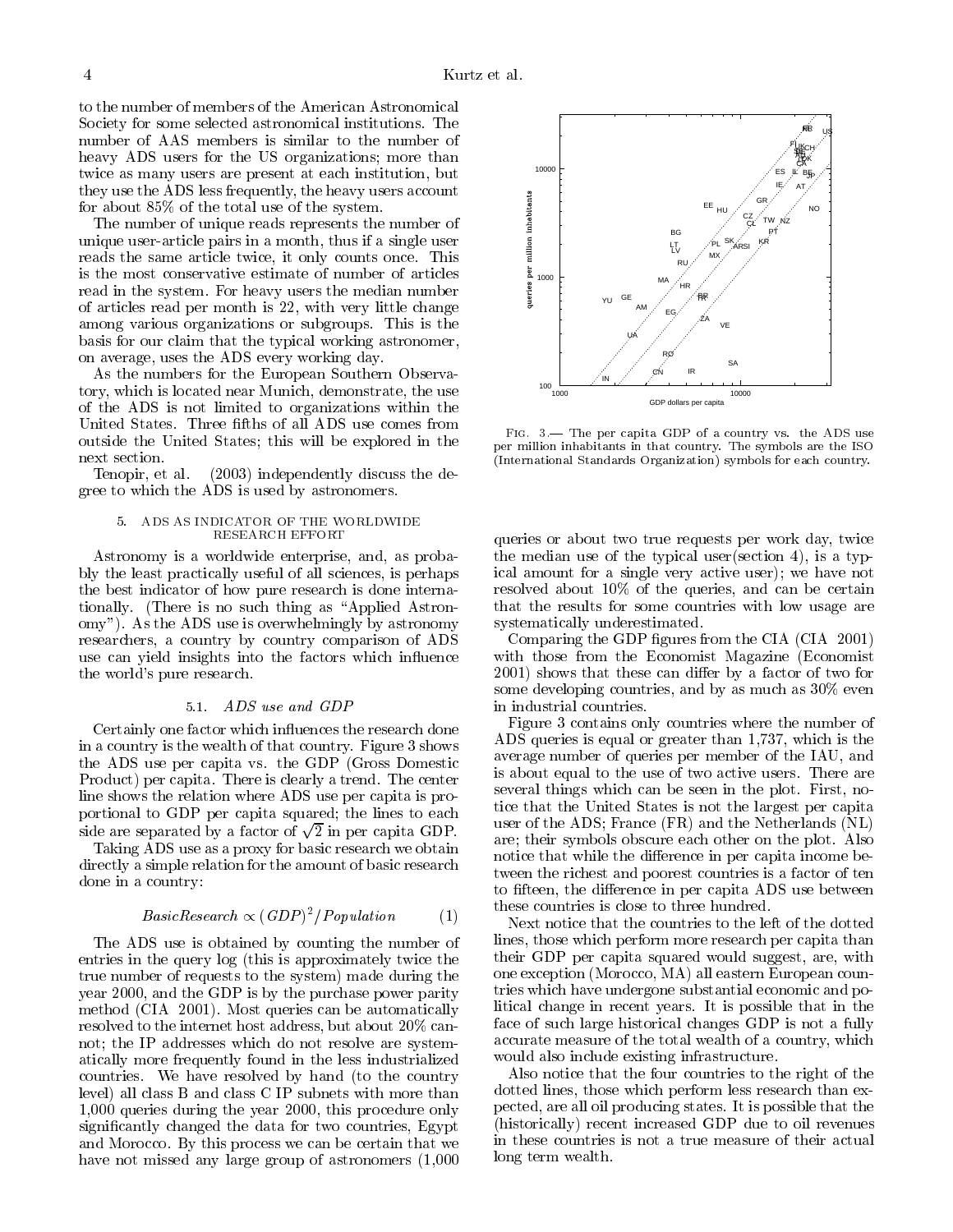

FIG. 4.- The per capita GDP of a country vs. the ADS use per the number of IAU members in that country. The symbols are the ISO symbols for each country.

# 5.2. ADS use and IAU membership

Another factor which affects the amount of research done in a country is the number of researchers in that country. Again using astronomy as an indicator of the pure research effort we will take the membership in the IAU on a per country basis (IAU 2001) and compare that to the amount of ADS use in each country.

One might naively assume that on average the per astronomer use in each country would be constant; the average astronomer would do the average amount of research independent of location. However, figure 4 shows for each country the number of ADS queries per IAU member as a function of GDP per capita. In fact there is a clear trend, the dotted line shows the relation where ADS use per IAU member is proportional to GDP per capita, hence the productivity of individual astronomers is not independent of location. The dotted line is not a fit, and the scatter in this relation is too large to derive a parameterization. The dotted line is perhaps the simplest relation which is consistent with the data.

### 5.3. IAU membership vs. GDP

Combining the relations shown in figure 3 (ADS use per capita is proportional to GDP per capita squared) and figure 4 (ADS use per IAU member is proportional to GDP per capita) one obtains the relation that IAU membership is proportional to GDP. This relation can also be obtained in other ways, and is obviously independent of the ADS. Figure 5 shows the relation; the central dotted line represents the relation one astronomer per \$4,300,000,000 which is the total world GDP divided by the number of IAU members.

The trend in these data is clear. Nearly all countries on the plot follow the relation, the principal exceptions being Indonesia, Thailand, and Pakistan (ID, TH, and PK). The countries, however, do not seem to form a single linear relation. The two flanking lines, which are separated from each other by a factor of three, seem to better describe the distribution than the single average.



FIG.  $5$ — The GDP of a country in units of \$4,300,000,000 vs. the number of IAU members in that country. The symbols are the ISO symbols for each country. ISO symbols for each country.

We suggest that this bifurcation is real, and represents the cultural difference between western nations and eastern nations with regard to support of basic research. Additionally some countries perform essentially no astronomy; they are primarily from southeast Asia (excluding India) and subsaharan Africa.

If one divides the data by the mean line down the center, one finds that 31 European countries are below the line and three above. One also finds that seventeen Asian countries are above the line, and none are below. We thus propose:

$$
Scientists = \frac{c}{k} GDP
$$
 (2)

where for astronomy

$$
c = \begin{cases} \frac{\sqrt{3}}{\sqrt{3}} & \text{if } \text{european culture;}\\ 0 & \text{otherwise.} \end{cases}
$$

and

# $k = $4,300,000,000$

Scientists is the number of scientists in a country, GDP is the GDP of that country, k is the mean GDP per scientist worldwide, and c is a cultural factor which differs among countries.

### 5.4. A model for worldwide basic research

Rearranging the relation shown in figure 4 we obtain the following empirical model for the research done in a country:

$$
BasicResearch \propto Scientists \frac{GDP}{Pop} \tag{3}
$$

The amount of basic research done in a country is proportional to the number of scientists times the per capita GDP.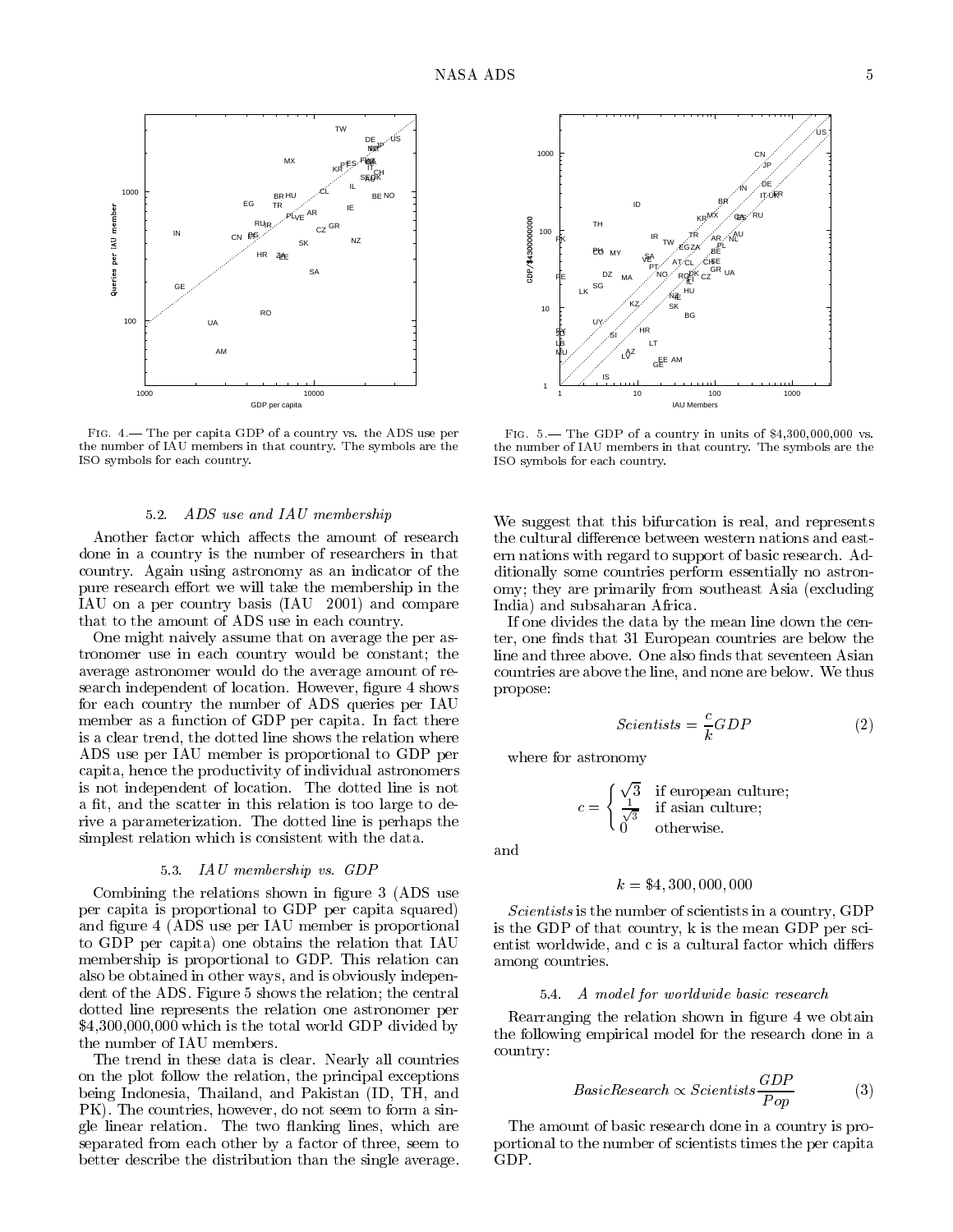

FIG. 6.- The number of astronomers times the per capita GDP vs. ADS use for each country. The symbols are the ISO symbols for each country

Figure 6 shows this model; the dotted line represents the same mean proportionality constant as in the line in figure 4. The model in equation 3 provides a reasonably accurate prediction of the research output of a country for countries differing in research output over a factor of ten thousand.

### 5.5. Discussion

Combining equations 2 and 3 we get a simple picture of the major factors affecting research worldwide. The number of scientists in a country is just proportional to the GDP of that country, except that Asian and European countries have a different proportionality constant, by a factor of three (and some countries simply do no astronomy); and the amount of research done in a country is proportional to the number of scientists in that country, times an efficiency factor which is just the GDP per capita.

This model for the research of nations is essentially a quantification of the Matthew Effect for Countries (Bonitz 1997), an extension of the Matthew Effect (Merton 1968) which essentially states that the system of re wards in science is that the rich get richer and the poor stay poor.

According to this model two countries with the same GDP (for example India and France) will have the same number of scientists (ignoring the cultural factor). The amount of research these scientists perform, however, differs by the ratio of the per capita GDP for the two countries, more than a factor of ten in the case of India and France.

Other studies have jointly looked at bibliometric and economic measures; for example May (1997) has shown the research expenditure (in \$1,000,000 per citation) for a number of countries. Table 2 shows the the percentage of total reads, as well as citations and number of papers (National Science Board 2002) for some selected countries.

The percentage of astronomy reads per country actu-

Table 2. Comparison of Bibliometric Measures Selected Countries

| Country        | Reads <sup>a</sup> | Cites <sup>b</sup> | Papers <sup>c</sup> |
|----------------|--------------------|--------------------|---------------------|
| Argentina      | 0.5                | 0.2                | 0.4                 |
| Brazil         | 0.8                | 0.4                | 1.0                 |
| Canada         | 2.3                | 4.0                | 3.7                 |
| China          | 1.2                | 0.6                | 2.2                 |
| Germany        | 7.9                | 7.0                | 7.1                 |
| India          | 0.8                | 0.6                | 1.7                 |
| Japan          | 7.3                | 7.1                | 9.0                 |
| Mexico         | 1.1                | 0.2                | 0.4                 |
| Poland         | 0.5                | 0.4                | 0.8                 |
| Russia.        | 1.3                | 0.9                | 3.0                 |
| United Kingdom | 6.5                | 8.0                | 7.5                 |
| United States  | 40.5               | 52.1               | 30.9                |

aPercent of worldwide total (2001)

bPercent of worldwide total (1999),National Science Board (2002)

cPercent of worldwide total (1999),National Science Board (2002)

ally predicts the average of the percentage of citations and scientific papers (which are for all fields) better than the citations and publications predict each other. For half of the 47 countries which produce more than a five thousandth of the world's total citations the percentage of astronomy reads is within  $\pm 19\%$  of the average percentage of citations and number of publications over all fields. For half of these countries the percentage of number of publications is within  $\pm 36\%$  of the percentage of

#### 6. THE IMPACT OF THE ADS AND THE ELECTRONIC ASTRONOMY LIBRARY

The ability to access information rapidly and easily is transforming modern civilization. Many have compared the recent advances in electronic communications with the invention of the printing press in terms of historical importance. The widespread use of the ADS within the URANIA collaboration (Boyce 1998) has clearly had a profound effect on how astronomical research is performed; in this section we attempt to quantify the magnitude of that effect.

Expanding on the discussion in Kurtz et al. (2000), we define the concept of utility time as a measure of how a tool improves efficiency. Utility time is the time which would have to have been spent to achieve the same result, were the tool not present. For a research tool such as the ADS this is the amount of research (or researcher's) time gained by using the ADS (together with the URANIA collaboration) compared with not using it.

The principle "product" of the  $\overrightarrow{ADS}$  is access to articles in research journals. It is difficult to determine the research time gained by reading an article in a research journal. It can range from zero (the article was worthless, so the time was wasted) to years (the proposed study has already been done). We propose, on the average, however, that the time gained by reading the technical literature must be positive, and at least equal to the time spent getting and reading it; otherwise rational scientists would not waste their time reading the literature.

The ADS combined with the electronic journals essentially eliminate the time required to get an article. We estimate this by timing the first author  $(MJK)$  as he writes a reference on a small piece of paper, walks two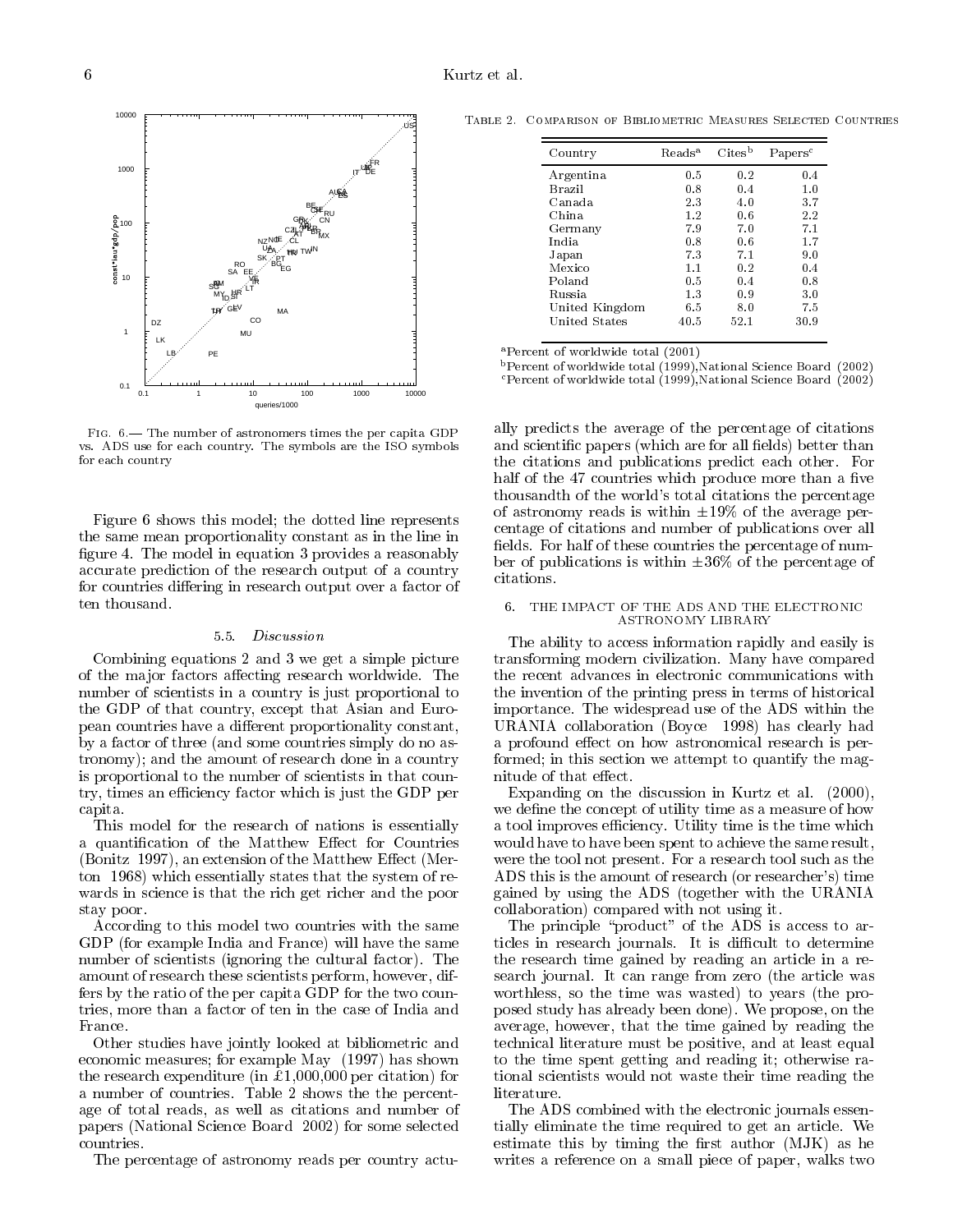flights downstairs to the library, searches the stacks for the proper volume (it was an Astrophysical Journal reference), takes the volume to the photocopy machine and photocopies the article, then finally walks back upstairs to his office. 15 minutes was the elapsed time, and we take that as the utility measure in research time gained by using the ADS to obtain a full text article from the technical literature.

Obviously much of the credit for the ease of access to the electronic literature goes to the electronic journals themselves. In astronomy the electronic journals and the ADS have grown up together in a symbiotic relationship. Here we make no attempt to split credit for what have been joint developments. Credit for the utility of the contents of the journals is a separate issue, and clearly belongs to the journals. The collaboration of the journals with the ADS, discussed here, represents an important fraction of the URANIA collaboration; the collaborations surrounding the CDS in Strasbourg (Genova et al. 2000) represent another large portion, and would have to be added in to ascertain the impact of the full URANIA pro ject. The expansion of URANIA to include observational data in observatory archives promises to be even more valuable. These projects now use the name "virtual" observatory."

We also assign one third of the utility value for whole text retrieval (5 minutes) to the retrieval of an abstract, reference list, or citation list. In practice this is probably an underestimate.

Finally we arbitrarily assign a one minute benefit for each simple query made to the system. Even a very common query, such as 'show me recent papers by author  $X'$ would take longer than a minute to get by any pre-ADS means, while complex queries, such as the joint ADS-SIMBAD query 'show me papers about the metallicity of the globular clusters in the galaxy M87' would have taken from hours to weeks previously.

The result for the research time gained using the ADS/URANIA during the year 2002 is shown in table 3. The table shows the types of data available via the ADS for articles, how many times each type was accessed in 2002, the utility value assigned to each type, and the total research time gained, measured in 2,000 hour full time equivalent researcher years. For a detailed description of all the various data types see Eichhorn et al. (2000). The bottom line is that the ADS/URANIA improved astronomical research during 2002 by the equivalent of 736 full time researchers.

To put 736 FTE researchers into perspective: The Harvard-Smithsonian Center for Astrophysics, the largest astronomical research facility in the United States, has about 300 research scientists, and has an an nual budget of about \$100 Million. If the ADS/URANIA provides  $2\frac{1}{2}$  times the research scientists as the CIA its  $\sim$ <sup>2</sup> annual value to astronomy research can be calculated as  $z_{\frac{1}{2}}$  times the CIA budget, or \$250 Million. The ADS yearly budget is but a tiny fraction of that sum. 2 <sup>1</sup> times the CfA is also approximately the astronomical research lead output of the country of France.

From another perspective we can estimate that there are  $\sim$ 12,000 astronomers in the world. 736 FTE astronomers would then represent  $\sim 6\%$  of the worlds astronomers. Woltjer (1998) estimates that the yearly Table 3. ADS Use 2002

| Code        | Function <sup>a</sup> | Number       | Time <sup>b</sup> | Research Gain <sup>c</sup> |
|-------------|-----------------------|--------------|-------------------|----------------------------|
| А           | Abstract              | 4,171,704    | 5                 | 174                        |
| C           | Citations             | 676,305      | 5                 | 28                         |
| D           | Dat a                 | 61,678       |                   |                            |
| Е           | HTML Article          | 864,019      | 15                | 108                        |
| F           | <b>PDF</b> Article    | 1,872,035    | 15                | 234                        |
| G           | GIF Article           | 677,821      | 15                | 85                         |
| $\mathbf I$ | Author Comments       | 748          |                   |                            |
| T.          | Library Entry         | 2,682        |                   |                            |
| М           | Document Delivery     | 9,322        |                   |                            |
| N           | NED Entry             | 33,963       |                   |                            |
| Ω           | Associated Articles   | 10,373       |                   |                            |
| Ρ           | PDS Entry             | 76           |                   |                            |
| R           | Reference List        | 152,188      | 5                 | 6                          |
| S           | SIMBAD Entry          | 97,691       |                   |                            |
| т           | Table of Contents     | 47,373       |                   |                            |
| U           | Also Read             | 150,891      |                   |                            |
|             | Simple Queries        | 12, 168, 336 | 1                 | 101<br>736                 |

aSee Eichhorn et al. (2000) for a full description

bMinutes of research time gained per query

<sup>c</sup> In 2000 hour FTE Research Years

budget for astronomy research, worldwide, is between \$4000 and \$5000 Million. 6% of that would be between \$240 and \$300 Million, essentially the same as in the preceding paragraph.

Another way to view the impact of the ADS and the electronic journals on astronomy research is to compare the total readership of astronomy's technical literature now with what it was previously. Kurtz et al. (2000) estimated the total number of astronomy research articles read in traditional libraries at about 600,000 per year. If one ignores articles read in the browse mode upon arrival of a new journal (the N mode of section 2.1 of Paper2) the number of articles read by individuals with personal subscriptions must be less than the total read in libraries. We will estimate that no more than 1.2 million papers per year are read by astronomers using non-electronic means.

Table 3 shows that 3.4 million full text articles have been accessed using the ADS during 2002, nearly three times the total number of non-electronic reads. In addition 4.2 million abstracts were accessed and 0.8 million citation and reference lists; this represents an entirely new mode of rapid information gathering on the part of researchers. The ADS and the electronic astronomical library have succeeded in increasing the total readership and use of the technical astronomical literature by a factor of at least three within a very short time; this represents a massive change in the research behavior of working astronomers today.

#### 7. CONCLUSIONS

As the first digital science, astronomy has long been a leader in the information technologies which are transforming our civilization. With respect to the astronomical technical literature the close collaboration of the data centers, the journals, and the ADS has created URANIA, a fully integrated system of enormous power; within just a few years it has become universally used.

At the heart of this system, the ADS presides over a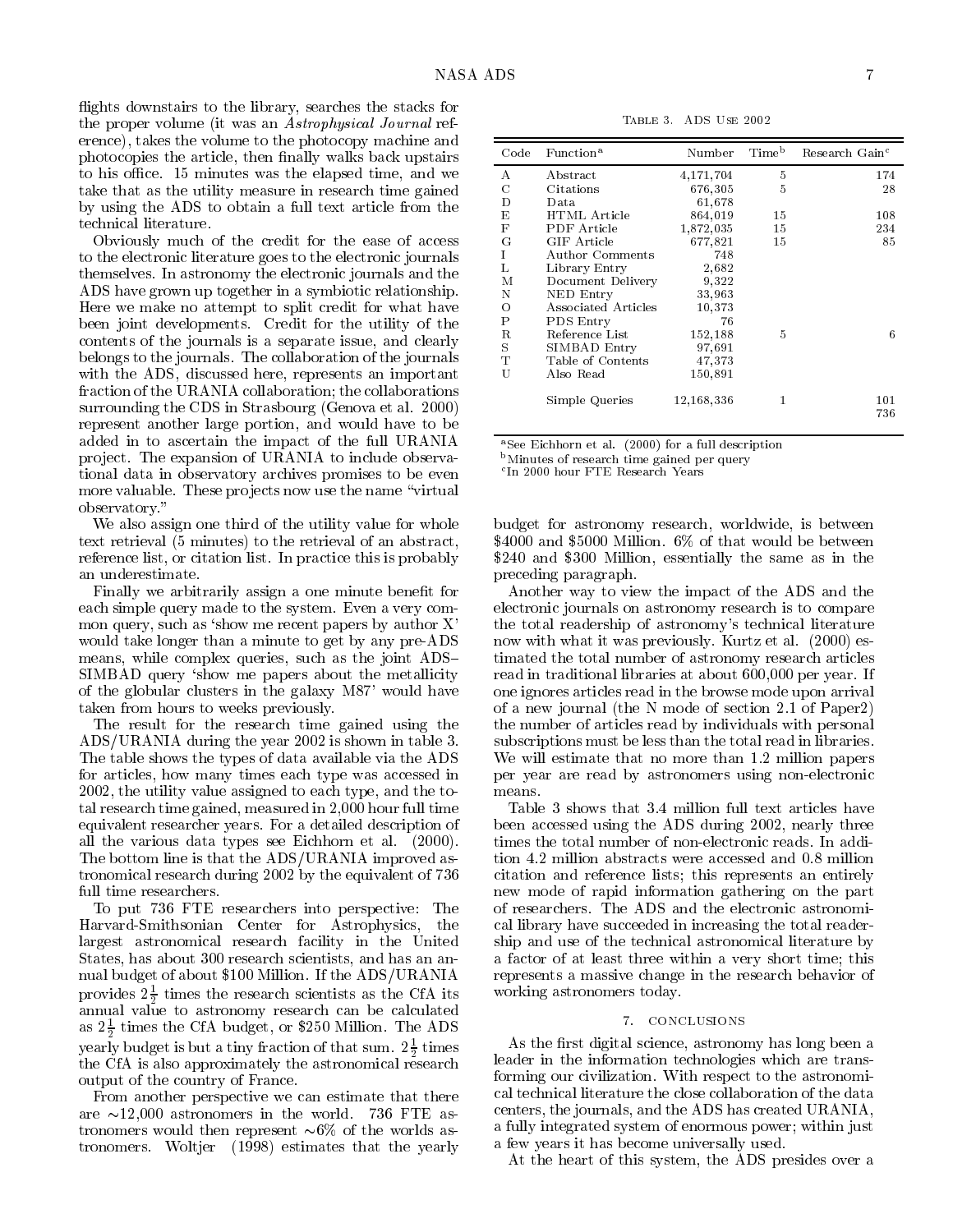huge database, with many of the data-sets being brought huge database, with many of the data-sets being brought together for the first time. Simple queries, such as 'show me the most cited papers containing the phrase "redshift" survey"' were not possible before the ADS merged the text and citation databases in 1997.

We have demonstrated, in section 3, that very sophisticated and powerful retrieval algorithms can be created by merging text, citation, and reference databases with a database of articles and their readers. Surely numerous new techniques will be developed in the coming years taking advantage of the tremendous possibilities inherent in these data. Recently Bollen, et al. (2003) have used a similar comparative technique to identify current research trends.

In section 5 we showed that the correlation of readership information with place can permit large scale sociometric studies of the research efforts of countries, as well as smaller entities. The ease and rapidity with which this information can be gathered will not only permit similar studies in other fields, but will also permit changes in relative activity to be studied in nearly real-time.

The number of research articles published in astron-

American Astronomical Society 2001, http://www.aas.org.

- Accomazzi, A., G. Eichhorn, M. J. Kurtz, C. S. Grant, and S. S. Murray 2000. The NASA Astrophysics Data System: Architecture. A&AS 143, 85-109.
- Amazon.com 2002, http://www.amazon.com
- Belkin, N.J., Kantor, P., Fox, E.A. & Shaw, J.A. 1995, Combining the Evidence of Multiple Query Representations for Information-Retrieval, Information Processing and Management, 31, 431.
- Bollen, J., Luce, R., Vemulapalli, S.S., and Xu, W. 2003, Usage Analysis for the Identication of Research Trends in Digital Libraries, Dlib, 9, no. 5. (on-line only).

Bonitz, M. 1997, The Scientic Talents of Nations, Libri, 47, 203.

- Boyce, P. B. 1998. Urania, a Linked, Distributed Resource for Astronomy. ASP Conf. Ser. 153: Library and Information Services in Astronomy III, 107.
- Boyce, P. 1996. Journals, Data and Abstracts Make an Integrated Electronic Resource. American Astronomical Society Meeting 189.0603. 189, 0603.
- Boyce, P. B. 1995. The Electronic ApJ Letters. American Astronomical Society Meeting 187, 3801.
- Brunner, R. J., S. G. Djorgovski, and A. S. Szalay 2001. Virtual Observatories of the Future. ASP Conf. Ser. 225.
- CIA ( U. S. Central Intelligence Agency) 2001, CIA World Factbook. http://www.cia.gov/cia/publications/factbook/
- Corbin, B. G. and D. J. Coletti 1995. Digitization of Historical Astronomical Literature. Vistas in Astronomy 39, 161-165.
- Dalterio, H. J., P. B. Boyce, C. Biemesderfer, A. Warnock, E. Owens, and J. Fullton 1995. The Electronic Astrophysical Journal Letters Project. Vistas in Astronomy 39, 7-12.
- Demleitner, M., A. Accomazzi, G. Eichhorn, C. S. Grant, . The state of the state of the state of the state of the state of the state of the state of the state of the state of the state of the state of the state of the state of the state of the state of the state of the state o References Without Growing Grey Hair. American Astronomical Society Meeting 195, 8209.
- Eichhorn, G., M. J. Kurtz, A. Accomazzi, C. S. Grant, and S. S. Murray 2000. The NASA Astrophysics Data System: The search engine and its user interface. A&AS 143, 61-83.
- Eichhorn, G., A. Accomazzi, C. S. Grant, M. J. Kurtz, S. S. Murray, D. Egret, F. Genova, S. Lesteven, and M. Wenger 1996. It's All Done With Mirrors: Improving Information Access. American Astronomical Society Meeting 189, 0601.
- The Economist Magazine 2001, Country Briefings, http://www.economist.com/countries/
- Genova, F., D. Egret, O. Bienayme, F. Bonnarel, P. Dubois, P. Fernique, G. Jasniewicz, S. Lesteven, R. Monier, F. Ochsenbein, and M. Wenger 2000. The CDS information hub. On-line services and links at the Centre de Données astronomiques de Strasbourg. A&AS 143, 1.

omy has increased by a factor of four in the time since astronomers now on the verge of retirement entered the field. For years this explosion of information has proved a problem, as researchers were able to read a smaller and smaller fraction of the published literature. With the advent of the new information technologies inherent in the electronic astronomy library, and centered about the ADS, researchers are now able to find and read a substantially larger fraction of what is published; essentially they are now able to read the same fraction as forty years ago. These technologies have changed, and continue to change, the practice of scientic research in a fundamental way.

#### 8. ACKNOWLEDGMENTS

It is a pleasure to thank R. Scheiber-Kurtz for extensive discussions, and for detailed reading and criticism of the text; to thank Edwin Henneken for reading the text; and to thank M.J. Geller for discussions.

The ADS is supported by NASA under Grant NCC5- 189.

### REFERENCES

- Goldberg, D., Nichols, D., Oki, B.M., and Terry, D., 1992 Using Collaborative Filtering to Weave an Information Tapestry, Communications of the ACM 35 (12), 61.
- Grant, C. S., A. Accomazzi, G. Eichhorn, M. J. Kurtz, and S. S. Murray 2000. The NASA Astrophysics Data System: Data holdings. A&AS 143, 111-135.
- Grant, C. S., M. J. Kurtz, and G. Eichhorn 1994. The ADS Abstract Service: One Year Old. American Astronomical Society Meeting 184, 2802.
- Highwire Press (Stanford University), 2001. http://highwire.stanford.edu/lists/largest.dtl
- International Astronomical Union 2001, Membership Statistics as of March 28, 2001. IAU Information Bulletin 89, 32.
- Institute for Scientic Information 2002, Web of Science, http://www.isinet.com.
- Kurtz, M. J. 1992. Second Order Knowledge: Information Retrieval in the Terabyte ERA. Astronomy from Large Databases II, 85.
- Kurtz, M.J., Eichhorn, G., Accomazzi, A., Grant, C., Demleitner, M., Murray, S.S., Martimbeau, N., and Elwell, B. 2004, The Bibliometric Properties of Article Readership Information. Journal of the American Society for Information Science and Technology. (Paper2)
- Kurtz, M. J. and G. Eichhorn 2001. Evolution of Urania into the AVO. Proc. SPIE 4477, 186-190.
- Kurtz, M. J., Eichhorn, G., Accomazzi, A., Grant, C. S., Rey Bacaicoa, v., and S. S. Murray. 2002, Second Order Bibliometric Operators in the Astrophysics Data System. Proc. SPIE 4847, 238.
- Kurtz, M. J., G. Eichhorn, A. Accomazzi, C. S. Grant, S. S. Murray, and J. M. Watson 2000. The NASA Astrophysics Data System: Overview. A&AS 143, 41-59.
- Kurtz, M. J., G. Eichhorn, A. Accomazzi, C. S. Grant, and S. S. Murray 1996. Journal Citations: An ADS-AAS Collaboration. American Astronomical Society Meeting 189, 0607.
- Kurtz, M. J., T. Karakashian, C. S. Grant, G. Eichhorn, S. S. Murray, J. M. Watson, P. G. Ossorio, and J. L. Stoner 1993. Intelligent Text Retrieval in the NASA Astrophysics Data System. ASP Conf. Ser. 52: Astronomical Data Analysis Software and Systems II, 132.
- May, R.M. 1997, The Scientic Wealth of Nations, Science, 275, 793
- Merton, R.K. 1968, The Matthew Effect in Science, Science, 159, 56.